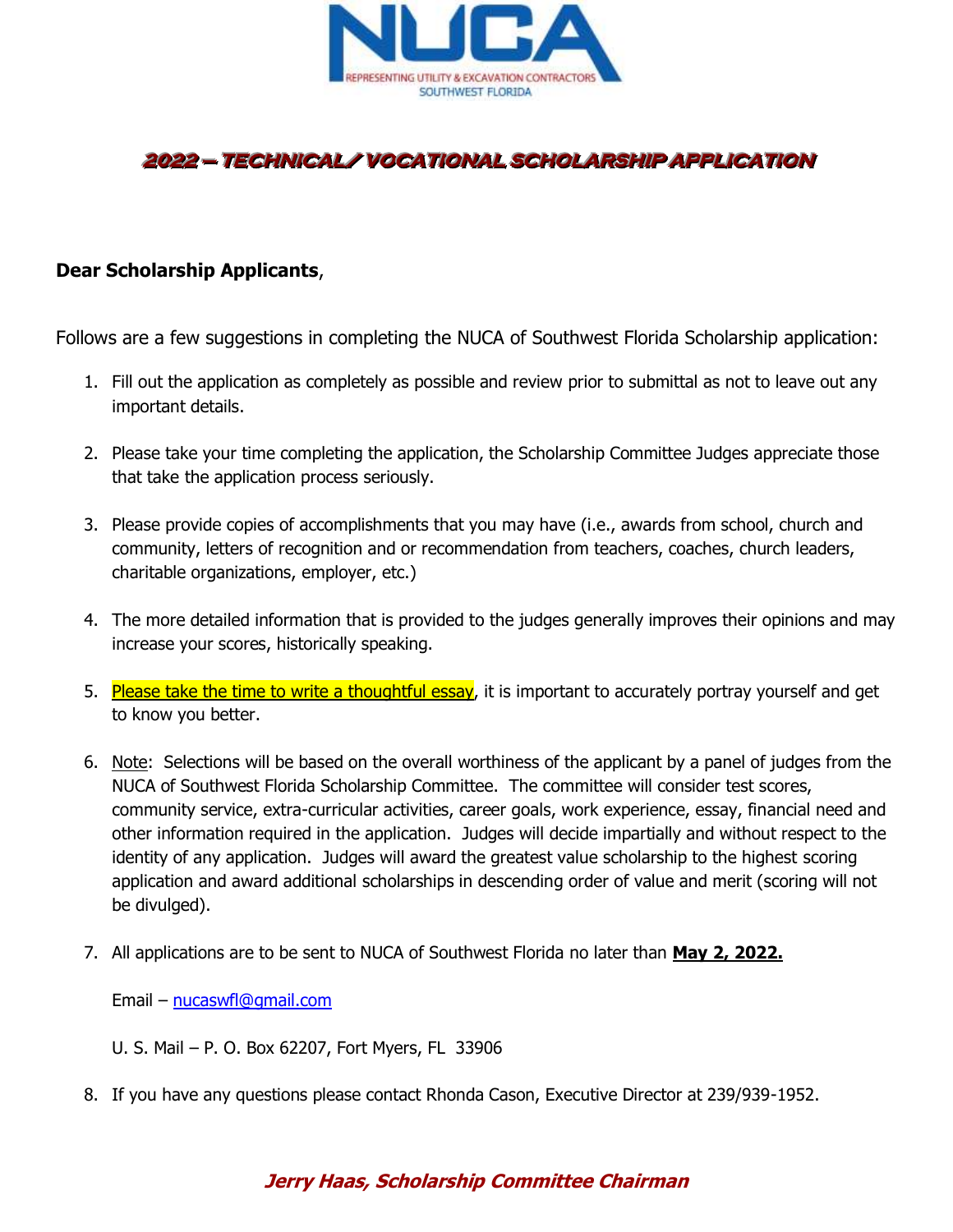

### **2022 — TECHNICAL/ VOCATIONAL SCHOLARSHIP APPLICATION APPLICATION #\_\_\_\_\_\_**

**Applicant must complete and sign this form. A parent or guardian must also sign the application if the applicant is under the age of 18.** Return electronically by the due date to the email address provided below. All questions must be answered. If a question does not apply, write N/A in the space provided. A confirmation will be emailed when received.

| NAME OF APPLICANT                                                                                     |  |                   |                                                                                                                             |
|-------------------------------------------------------------------------------------------------------|--|-------------------|-----------------------------------------------------------------------------------------------------------------------------|
|                                                                                                       |  | FIRST MIDDLE LAST |                                                                                                                             |
|                                                                                                       |  |                   |                                                                                                                             |
|                                                                                                       |  |                   |                                                                                                                             |
|                                                                                                       |  |                   |                                                                                                                             |
| applicable):                                                                                          |  |                   | NAME OF HIGH SCHOOL and CURRENT VOCATIONAL, TRADE OR TECHNICAL SCHOOL (if                                                   |
| <b>MAJOR FINANCIAL SUPPORTING PARENT (if applicable)</b>                                              |  |                   | ,我们也不会有什么。""我们的人,我们也不会有什么?""我们的人,我们也不会有什么?""我们的人,我们也不会有什么?""我们的人,我们也不会有什么?""我们的人                                            |
|                                                                                                       |  |                   |                                                                                                                             |
|                                                                                                       |  |                   |                                                                                                                             |
|                                                                                                       |  |                   |                                                                                                                             |
| <b>SIGNATURE OF APPLICANT</b>                                                                         |  |                   | I certify that the information in this application is complete and accurate to the best of my knowledge and belief.         |
| to the best of your knowledge and belief, and that you the applicant have completed this application. |  |                   | *By entering your name electronically, you are certifying that the information in this application is complete and accurate |
|                                                                                                       |  |                   |                                                                                                                             |
|                                                                                                       |  |                   |                                                                                                                             |
| <b>SIGNATURE OF PARENT/GUARDIAN(required if applicant is under the age of 18).</b>                    |  |                   |                                                                                                                             |
| I approve the submission of this application.                                                         |  |                   |                                                                                                                             |

*\*By entering your name, you are approving the submission of this application and certifying that you are the parent/guardian of applicant and that the applicant completed the application* **Date \_\_\_\_\_\_\_\_\_\_\_\_\_\_\_\_\_\_\_\_\_\_\_\_\_\_\_\_\_\_\_\_**

Complete the entire application and scan any attachments such as awards or certificates and return electronically to*: [nucaswfl@gmail.com](mailto:nucaswfl@gmail.com)* on or before May 2, 2022. If for some reason, you are unable to email application and attachments electronically, please mail to: **Scholarship Awards, NUCA of Southwest Florida, P. O. Box 62207, Fort Myers, FL 33906**. Mailed applications must be postmarked no late than May 2, 2022.

Applications will be reviewed, and the names of the award recipients will be available and notified on or before May 27, 2022. The awards will be presented at the **June 2, 2022 Scholarship Awards / Membership Dinner Meeting.**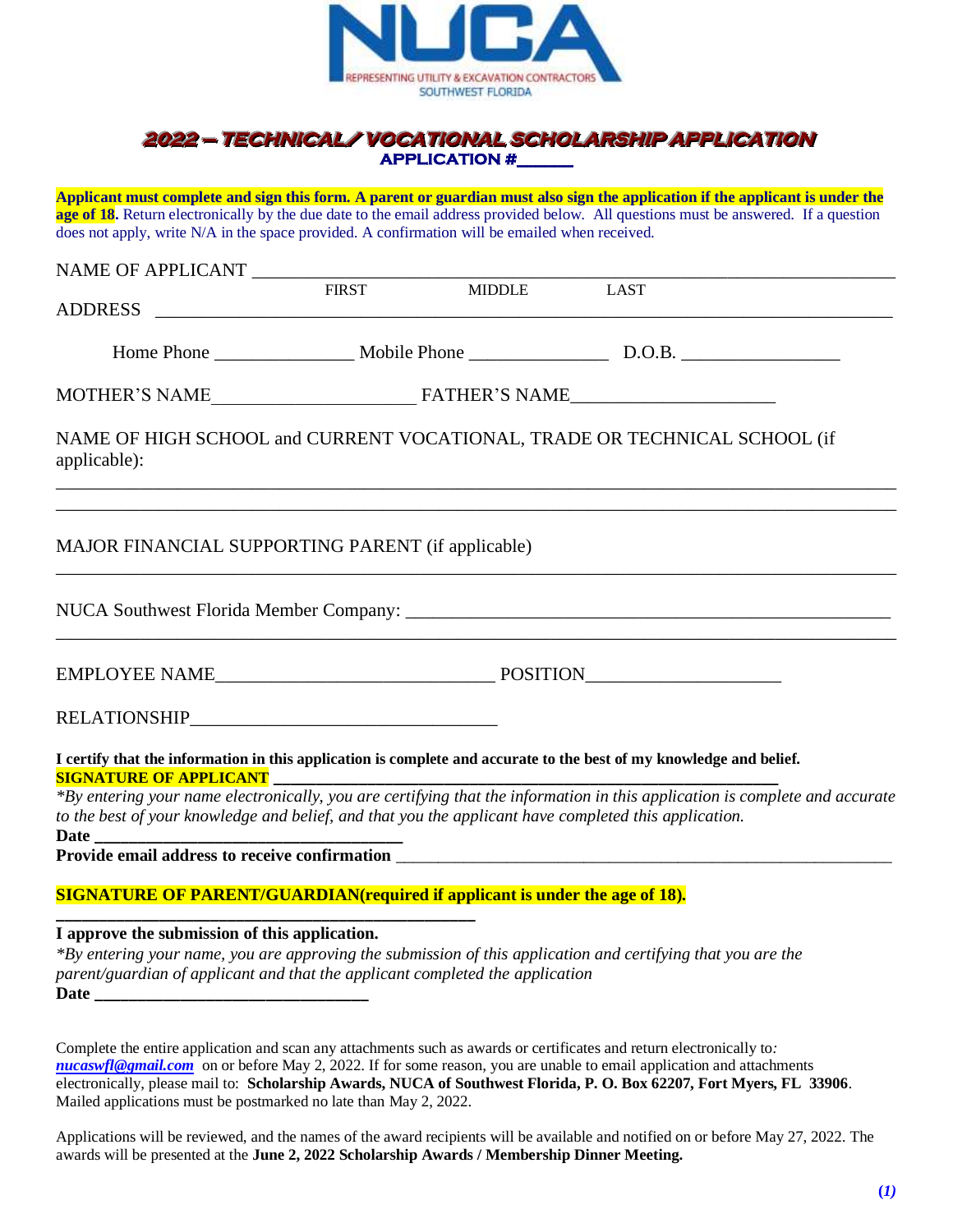

### 2022 — TECHNICAL/ VOCATIONAL SCHOLARSHIP APPLICATION **APPLICATION #**

#### I. **GENERAL INFORMATION**

Name and address of High School currently attending, or year of High School completed: Year of Graduation/GED Equivalent:

Are you presently attending or have you enrolled in a Vocational/Trade/Technical School – Please provide name & address of Institution you are attending or plan to attend:

What career have you chosen?

What program does the institution offer related to your chosen profession?

When do you plan to complete/graduate from your chosen program?

List of Certificates, Honors, Awards, Prizes or Distinctions you have received:

Outside Activities (civic, religious, employment, etc., any offices held):

How do you see yourself giving back to our industry now or in the future? \_\_\_\_\_\_\_\_\_\_\_\_\_\_\_\_\_\_\_\_\_\_\_\_\_\_